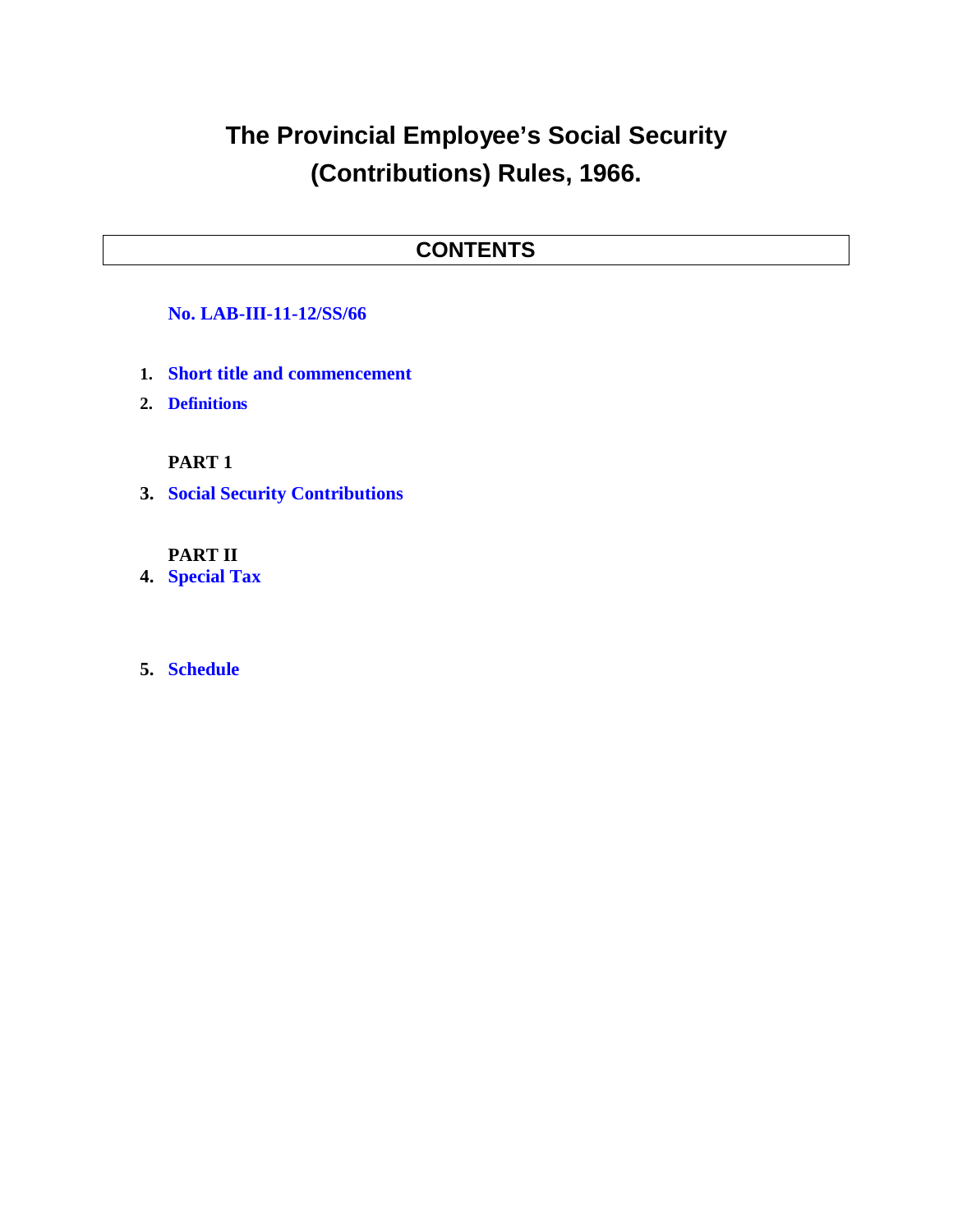### **No. LAB-III-11-12/SS/66, dated 12<sup>th</sup> October, 1966: With**

reference to the Government of West Pakistan Labour Department's Notification

No.SS-V-(1)/65, dated  $25<sup>th</sup>$  October, 1965 and in exercise of the powers conferred by Section 79 of the Provincial Employees' Social Security Ordinance, 1965 (Ordinance No. X of 1965), the Governor of West Pakistan is pleased to make the following rules:-

**1. Short title and commencement:** (1) These rules may be called the Provincial Employees' Social Security (Contributions) Rules, 1966.

(2) They shall come into force at once.

**2. Definition:** in these rules, unless the context otherwise requires, the following expressions shall have the meanings hereby respectively assigned to them, that is to say----

(a) "Ordinance" means the Provincial Employees' Social Security Ordinance, 1965:

- $(1)$ "Schedule" means the Schedule appended to these rules:
- (c) "Rules" means the Provincial Employees' Social Security (Contributions) Rules, 1966:
- (d) "Section" means a section of Ordinance: and
- (e) "Special Tax" means the Special Tax payable under Section 70.

### **PART 1**

#### **Social Security Contributions**

**2 {3.** Subject to the provisions of sub-rules (3) of rule 4, the rates of contribution payable by the employer in respect of each employee, consisting of the employer's contributions and the employees' contributions shall be as shown in the schedule}.

**4.** (1) The employer shall show the amount of the contribution payable as follows: -

(i) by increasing on a form of pay roll approved by the Institution for the

 $\overline{a}$ 

<sup>&</sup>lt;sup>1</sup> Cl. (b) deleted in the application to the Province of Sind Noti.S.O.G (Lab.) 6-61/75 of 16<sup>th</sup> January, 1976

<sup>&</sup>lt;sup>2</sup> For rule 3, the following rules 3 was submitted in the application to the Province of Sind. Noti. S.O.G (Lab.) 6-61/75 of  $16^{th}$  January, 1976:-

<sup>&</sup>quot;2. Subject to the provisions of sub-rule (3) of rule 4. the rate of contribution payable by the employer in respect of each employee shall be seven per cent. Of the wages."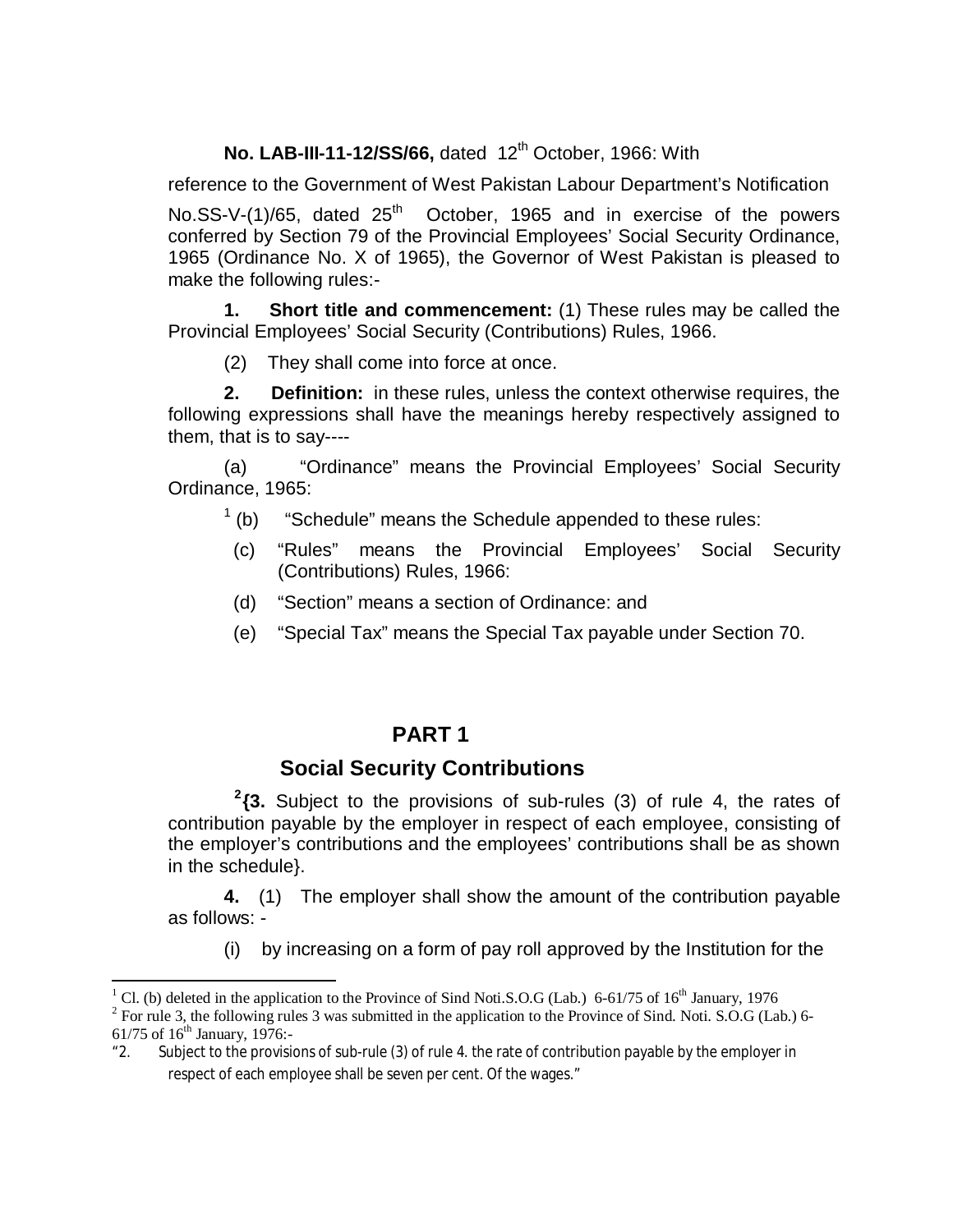purpose, the registration numbers of the secured persons against their names as shown thereon, together with the amount of  $3$ (the employer's and employee's} contributions applicable thereto and submit a true copy of such form to the Institution: or

(ii) by completing and submitting to the Institution a contribution

schedule to be obtained from the Local Office of the Institution at which the employer is registered and which shall provide for the submission of such information as the Institution may, from time to time, require.

(iii) In either case the period covered by the wages paid to such secured

person shall be stated by the employer.

(2) The employer shall retain in his possession, for a period of not less than two years, a legible copy of each pay roll or contribution schedule so submitted and shall, on request by an official of the Institution authorized under sub-section (1) of Section 22, produce any such copy for inspection.

(3) Where the provisions of the Minimum Wages Ordinance, 1961 (XXXIX of 1961), are applicable to any establishment and it is found that any wages paid are less than those specified in that Ordinance, contribution payable shall be calculated on the wages so specified in that Ordinance.

**5.** The employer shall submit to the Local Office of the Institution at which he is registered, the copies of pay rolls or contribution schedules referred to in rule 4 (1), within fifteen<sup>2</sup> days of the end of each month, or such extended period, not exceeding forty-five days, as the Institution may allow on good causes being shown for the extension, and at the same time shall pay, at the said Local Office, the total amount of the contribution shown thereon as due.

**6.** If any employer fails to pay the total amount of contribution within the period prescribed in Rule 5, the amount payable shall be increased by one-half per centum per day for each day after expiry of the prescribed date, subject to the maximum increase provided in sub-section (1) of Section 23.

**7.** (1)When, in accordance with the provisions of sub-section (9) of Section 20, a competent public authority requires the production of a certificate to the effect that the necessary contribution have been paid, the institution shall cause necessary examination of the relevant accounts and records to be made and if satisfied that no contributions are due, shall give the desired certificate.

(2) If on such examination it is found that any contributions are due, a statement of the contribution due, shall be given to the competent public authority, who shall thereupon deduct the contribution due from any amount due to the contractor or licensee and shall pay the amount of the said contribution direct in the Institution.

 $\overline{a}$ <sup>3</sup> The words "the employers' and employees" omitted in the application to the province of Sind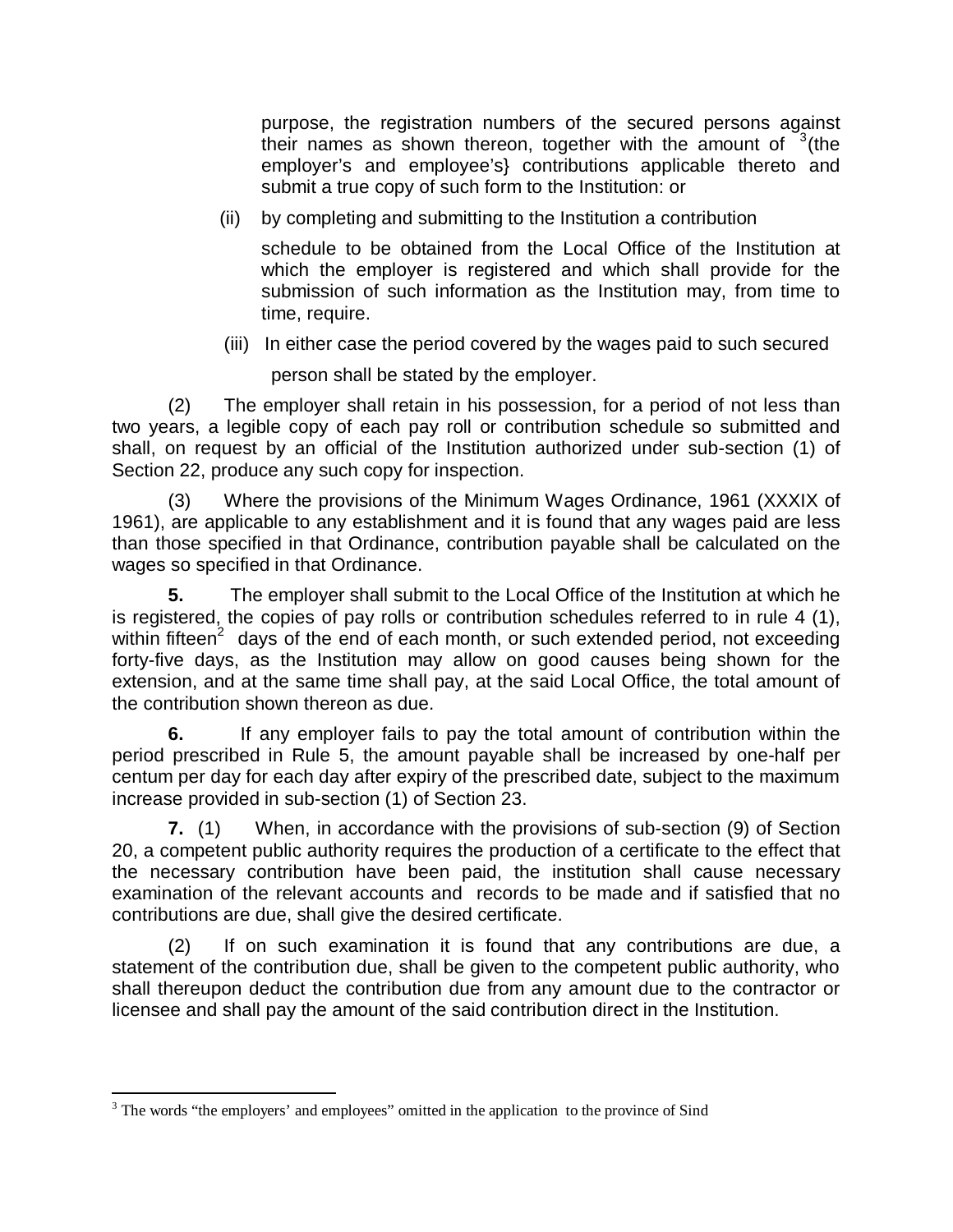#### **PART II**

### **Special Tax**

**8. <sup>4</sup>**  $(1)$  The rate of Special Tax shall be paid as shown in column 5 of Schedule.

(2) The provisions of rules 4, 5, 6 and 7 of these rules shall apply to the payment by any recovery of the Special Tax as they do to the payment of social security contribution.

(3) No part of the Special Tax shall be recovered from any employee.

**9.** Where the Institution has reason to believe that an employer has failed to observe rules of safety or hygiene prescribed by or under any enactment, applicable to his establishment, the Institution shall request the Inspector of Factories appointed under Section 10 of the Factories Act, 1934 (XXV of 1934) to make such examination as appears to be necessary and the said Inspector shall thereupon make the necessary examination and submit a report in this behalf to the Institution, in writing, within fourteen days.

**10.** (1)Acopy of the report submitted by the Inspector of Factories under rule 9, shall be sent to the employer concerned, who shall be given on opportunity of making any representation by registered post in regard thereto and the Commissioner, after considering any such representations, may, if he considers that the circumstance so warrant, direct by an order in writing, that the employer's contribution,<sup>5</sup> as shown in column 2 of the Schedule shall be increased to such percentage, not exceeding twenty per centum as, in his opinion, is merited by the employer's failure:

Provided that no part at such increase shall be recovered from any employee.

(2) The increase so directed shall take effect from the date of the delivery of such direction at the address of the employer as registered by the Institution, and shall continue up to the date on which the Commissioner rescinds his direction on being satisfied that the employer is duly observing the rules of safety and hygiene prescribed under the law applicable to the employer's establishment.

 4 Sub-rule (1) subs, for the following sub-rule (1) in the application to the Province of Sind Not. S.O.G (Lab.) 6-61/75 of  $16<sup>th</sup>$  January, 1976.

<sup>&</sup>quot;(1) The rate of Special Tax shall be two per cent. of the wages."

 $<sup>5</sup>$  The words " as shown in column 2 at the Schedule" deleted in its application to the Province of Sind Sind Noti.</sup> S.O.G (Lab.)  $6-61/75$  of  $16<sup>th</sup>$  January, 1976.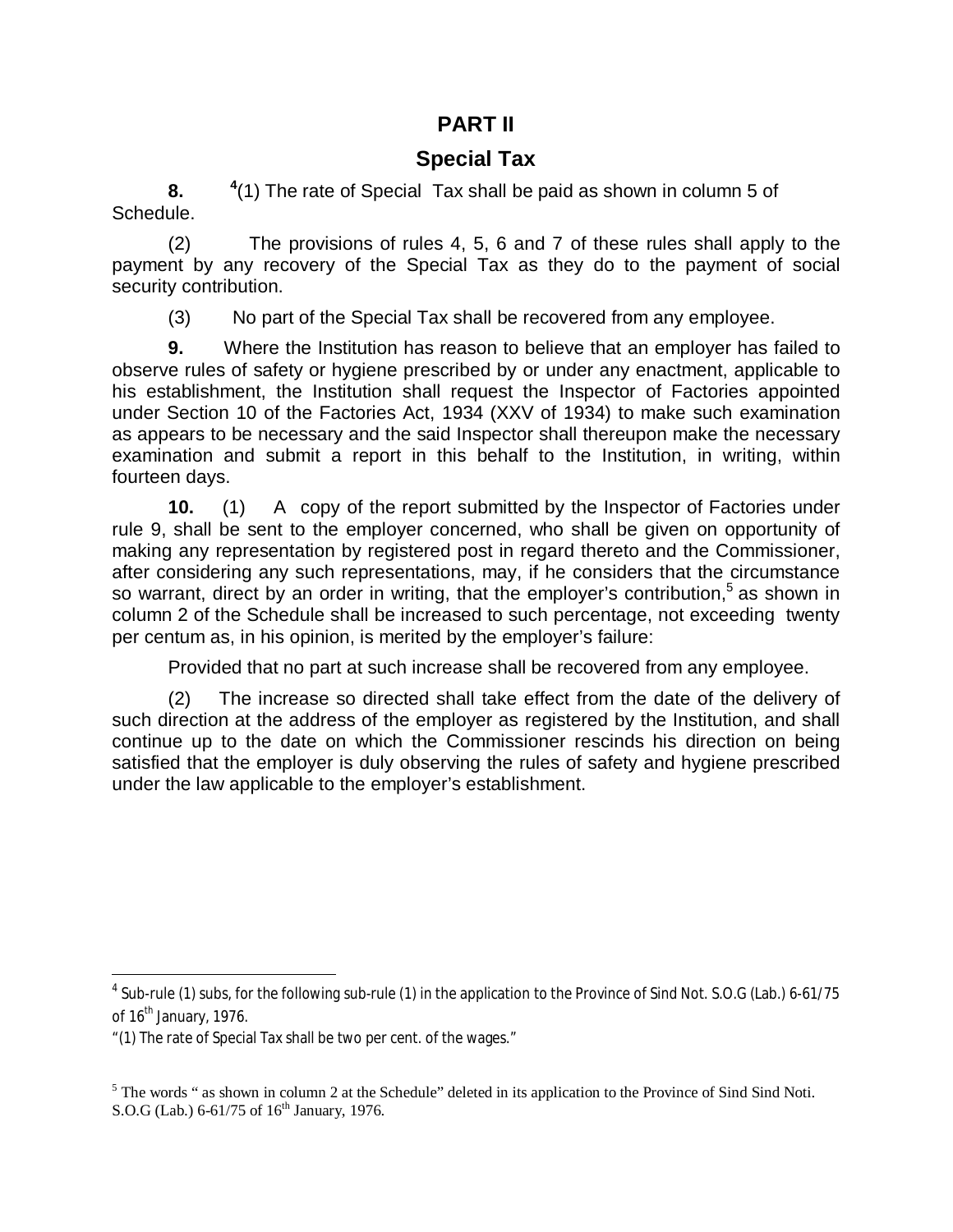### **SCHEDULE**

## **Rates of Social Security Contributions and Special Tax expressed as proportions of the Employee's Wages**

|                                 |                |              |              |          |       | Special  |  |
|---------------------------------|----------------|--------------|--------------|----------|-------|----------|--|
| Class of employee               |                |              |              |          |       | Tax      |  |
|                                 | Employer's     |              | Employee's   |          | Total |          |  |
|                                 |                | contribution | contribution |          |       |          |  |
|                                 | $\overline{2}$ |              | 3            |          | 4     | 5        |  |
|                                 |                |              |              |          |       |          |  |
|                                 |                |              |              |          |       |          |  |
|                                 |                | Per cent     | Per cent     | Per cent |       | Per cent |  |
| Remunerated at a wage less than |                |              |              |          |       |          |  |
| Rs. 2 per day                   |                | 6            | Nil          | 6        |       | 2        |  |
| Remunerated at a wage Rs. 2     |                |              |              |          |       |          |  |
| Per day up to and including     |                |              |              |          |       |          |  |
| Rs.20 per day                   |                | 4            | 2            | 6        |       |          |  |

Social Security Contributions

### 1 **PUNJAB AMENDMENT**

\_\_\_\_\_\_\_\_\_\_\_\_\_\_\_\_

(a) Punjab Government substituted this Schedule with the following:-

 Rates of Social Security Contribution and Special Tax expressed as proportions of the Employer's Wages.

| Class of<br>Employee | <b>Social Security Contributions</b>    | <b>Special Tax</b> |       |   |
|----------------------|-----------------------------------------|--------------------|-------|---|
|                      | Employer's<br>contribution contribution | Employee's         | Total |   |
|                      |                                         |                    |       | h |

\_\_\_\_\_\_\_\_\_\_\_\_\_\_\_\_\_\_\_\_\_\_\_\_\_\_\_\_\_\_\_\_\_\_\_\_\_\_\_\_\_\_\_\_\_\_\_\_\_\_\_\_\_\_\_\_\_\_\_\_\_\_\_\_\_\_\_\_\_\_